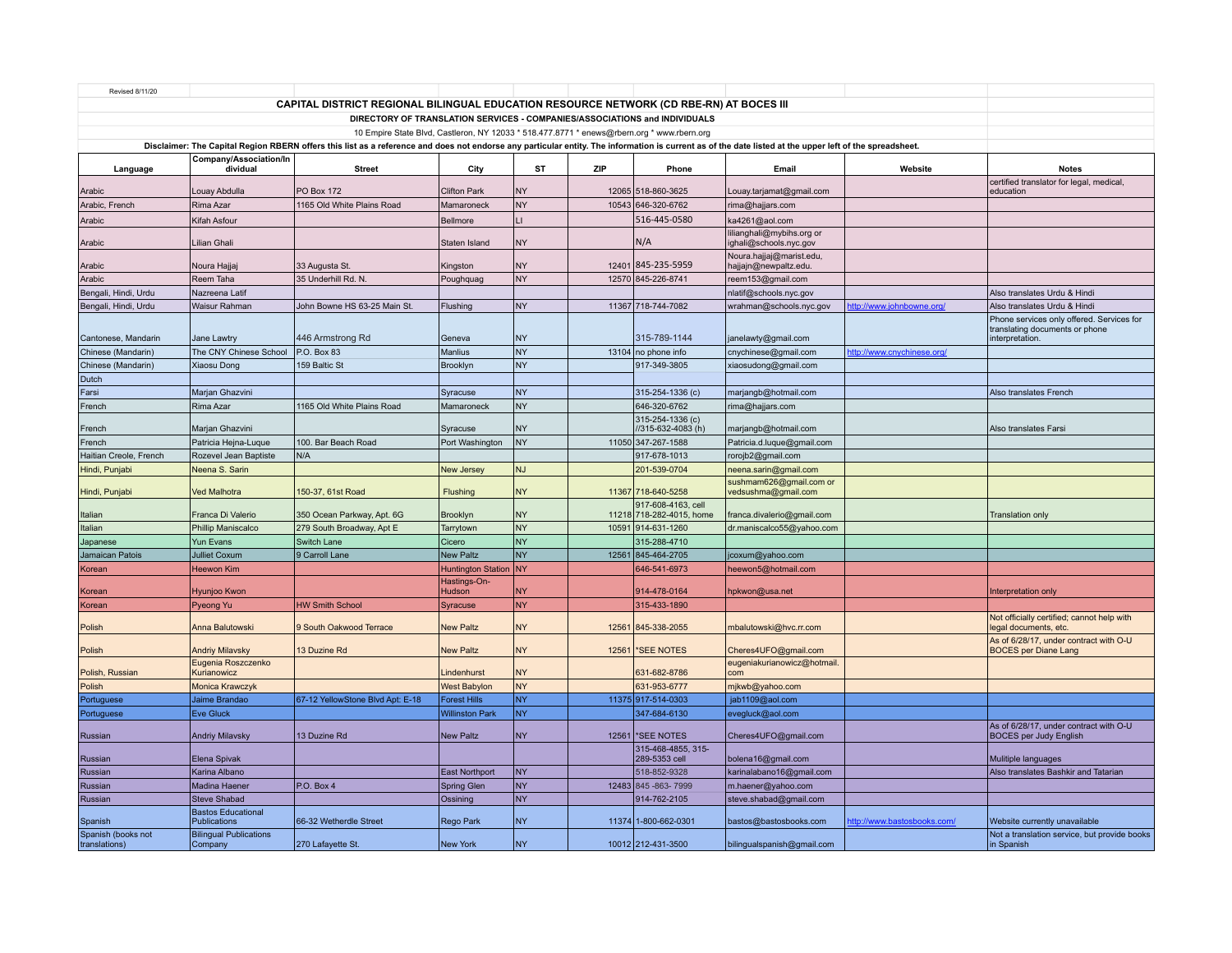| Spanish (books not |                                                      |                                      |                          |            |       |                                          |                                                         |                                                                           |                                                                               |
|--------------------|------------------------------------------------------|--------------------------------------|--------------------------|------------|-------|------------------------------------------|---------------------------------------------------------|---------------------------------------------------------------------------|-------------------------------------------------------------------------------|
| translations)      | <b>Del Sol Books</b>                                 | 6574 Edmonton Ave.                   | San Diego                | <b>CA</b>  |       | 92122 No phone listed                    | rey@delsolbooks.com                                     | http://www.delsolbooks.com/                                               |                                                                               |
| Spanish            | <b>Fabio Alvarez</b>                                 | 23 Harrington St                     | <b>New Paltz</b>         | <b>NY</b>  |       | 12561 845-419-2298                       | Fabio.1@live.com                                        |                                                                           |                                                                               |
| Spanish            | Gonzalo Quintana                                     | 24 Appalachian West                  | <b>Hopewell Junction</b> | <b>INY</b> |       | 12533 845-214-0074<br>800-345-5946x2226, | intls98@aol.com<br>lectorum@lectorum.com,               |                                                                           | Specializes in fast turnaround, written only                                  |
| Spanish            | <b>Lectorum Publications</b>                         | 205 Chubb Ave.                       | Lyndhurst                | <b>NJ</b>  |       | 7071 201-559-2200                        | Ibejarano@lectorum.com                                  | http://lectorum.com                                                       |                                                                               |
| Spanish            | Leire Leguina Casas                                  | 180 Remsen Street, 3R                | Brooklyn                 | NY         |       | 11201 917-288-1470                       | leguina.leire@gmail.com                                 |                                                                           |                                                                               |
|                    | Michael Dwyer, Bilingual                             |                                      |                          |            |       |                                          |                                                         |                                                                           |                                                                               |
| Spanish            | School Psychologist                                  | 193-2 Stonefield Rive                | Waterbury                | <b>CT</b>  |       | 6705 239-248-0420                        | maicoldwy123@gmail.com                                  |                                                                           |                                                                               |
| Spanish            | <b>Spanish Action League</b>                         | 700 Oswego St.                       | Syracuse                 | <b>NY</b>  | 13204 | 315-475-6153 x765,<br>315-466-6608       | reception@laligacny.org,<br>candi.romero@laligacny.org] | ttps://www.laligaupstateny.org/                                           |                                                                               |
|                    |                                                      |                                      |                          |            |       |                                          |                                                         | https://monicadramirez.wixsite.                                           |                                                                               |
| Triqui             | Mónica DRamírez                                      |                                      | Albany                   | <b>NY</b>  |       | (518) 505-2454                           | monicadr2003@gmail.com                                  | <u>com/translation</u>                                                    | <b>Also translates Spanish</b>                                                |
| Ukrainian          | <b>Andriy Milavsky</b>                               | 13 Duzine Rd                         | <b>New Paltz</b>         | <b>NY</b>  | 12561 | *SEE NOTES                               | Cheres4UFO@gmail.com                                    |                                                                           | As of 6/28/17, under contract with O-U<br><b>BOCES</b> per Diane Lang         |
| Ukrainiar          | Elena Spivak                                         |                                      |                          |            |       | 315-468-4855, 315-<br>289-5353 Cell      | bolena16@gmail.com                                      |                                                                           | Also translates Russian                                                       |
| Urdu               | <b>Farah Deeba</b>                                   |                                      |                          |            |       | 516-514-5629                             | farahzahid38@gmail.com                                  |                                                                           |                                                                               |
|                    | <b>Academic Learning</b>                             |                                      |                          |            |       |                                          | info@academiclearningcompa                              | http://www.                                                               |                                                                               |
| Various            | Company                                              | 9682 Telstar Ave, Suite 110          | <b>El Monte</b>          | <b>CA</b>  |       | 91731 626-448-3448                       | ny.com                                                  | academiclearningcompany.com/                                              |                                                                               |
| Various            | <b>Accurapid Translation</b><br>Services, Inc.       | 806 Main Street                      | Poughkeepsie             | <b>NY</b>  |       | 12601 845-473-4550                       | info@accurapid.com                                      | http://www.accurapid.com/                                                 | Written documention only for all languages                                    |
|                    |                                                      | PO Box 11                            |                          |            |       |                                          |                                                         |                                                                           |                                                                               |
|                    |                                                      | 357 Delaware                         |                          |            |       |                                          |                                                         |                                                                           |                                                                               |
| Various            | Akula Interpreting and<br><b>Translation LLC</b>     |                                      | Delmar                   | <b>NY</b>  |       | 12054 Tel: 518 779 2607                  | dmbombo@akulainterpreting<br>com                        | <u>ikulainterpreting.com</u>                                              | Translates in all languages                                                   |
| Various            | aLanguage Bank                                       | 159 W. 25th St, 6th Floor            | <b>New York</b>          | <b>NY</b>  |       | 10001 212-213-3336                       | hello@alanguagebank.com                                 | http://www.alanguagebank.com/                                             | Assistance with all languages                                                 |
|                    | <b>American Translators</b>                          |                                      |                          |            |       |                                          |                                                         |                                                                           |                                                                               |
| Various            | Assoc.                                               | 225 Reinekers Lane, Suite 590        | Alexandria               | <b>VA</b>  |       | 22314 703-683-6100 x3001                 | ata@atanet.org                                          | www.atanet.org                                                            |                                                                               |
|                    |                                                      | 200 Park Avenue<br><b>Suite 1700</b> |                          |            |       | 866-661-1053                             |                                                         |                                                                           |                                                                               |
| Various            | <b>B&amp;N Legal Interpreting</b>                    |                                      | <b>New York</b>          | <b>NY</b>  |       | 10166   F 866-661-1055                   | E info@bninterpreting.com                               | http://www.bninterpreting.com/                                            |                                                                               |
| Various            | <b>Bokor Language Service</b>                        | 34 Round Hill Road                   |                          | <b>NY</b>  |       | 12603 845-462-5862                       |                                                         | http://bokorlang.com/                                                     | Hungarian, Brazilian Portuguese, Spanish.<br>German, French, Russian, Swedish |
|                    |                                                      |                                      | Poughkeepsie             |            |       |                                          | moreinfo@choicetranslating.                             |                                                                           |                                                                               |
| Various            | Choice Translating, Inc.                             | 112 South Tryon St., Suite 1500      | Charlotte                | <b>NC</b>  |       | 28284 704-717-0043                       | com                                                     | ww.choicetranslating.com                                                  |                                                                               |
| Various            | Comprehensive<br>Resources Inc.                      | 1663 E 17th Street                   | <b>Brooklyn</b>          | <b>NY</b>  |       | 11229 718-382-2020                       | translations@comprehensiven<br>et.com                   | ttp://www.comprehensivenet.com/<br>ttp://www.signtalk.org/                |                                                                               |
|                    | <b>Continental Translation</b>                       |                                      |                          |            |       |                                          | Info@continentaltranslation.                            | ttp://www.continentaltranslation.                                         |                                                                               |
| Various            | Service, Inc.                                        | 1501 Broadway, Suite 1200            | New York                 | <b>NY</b>  |       | 10036 212-867-3646                       | com                                                     | <u>om/about.htm</u>                                                       |                                                                               |
|                    | <b>Dynamics Multilingual</b>                         |                                      |                          |            |       |                                          | vicente@dynamicsmultilingual                            |                                                                           |                                                                               |
| Various            | <b>Services</b>                                      | 480 Morningside Avenue               | Fairview                 | <b>NJ</b>  |       | 7022 201-951-6720                        | com                                                     | www.dynamicsmultilingual.com                                              |                                                                               |
|                    | <b>Empire Interpreting</b>                           |                                      |                          |            |       | 844-620-8594 OR 607-<br>753-8338 (Homer  |                                                         |                                                                           |                                                                               |
| Various            | Service (EIS)                                        | 24 Copeland Avenue                   | Homer                    | NY         |       | 13077 Office)                            | info@empireinterpreting.com                             | ttp://www.empireinterpreting.com/                                         | have multiple offices/office numbers                                          |
|                    |                                                      |                                      |                          |            |       |                                          | info@eriksen.com OR                                     |                                                                           |                                                                               |
| Various            | Eriksen Translations Inc.                            | 50 Court Street, Suite 700           | <b>Brooklyn</b>          | <b>NY</b>  |       | 11201 718-802-9010                       | Kristi@erikseninc.com OR<br>matt.heenan@eriksen.com     | <u>nttp://www.eriksen.com.</u>                                            |                                                                               |
|                    | <b>Global Equipment</b>                              |                                      |                          |            |       |                                          |                                                         |                                                                           |                                                                               |
|                    | Network, Inc.                                        |                                      |                          |            |       |                                          |                                                         |                                                                           |                                                                               |
| Various            | <b>Simultaneous</b><br><b>Interpretation Systems</b> | <b>Headquarters</b>                  | <b>New York</b>          | <b>NY</b>  |       | 1-845-359-9398                           | translation@globalav.com<br>interpreter@globalav.com    | <u>ttp://www.globalav.com</u>                                             |                                                                               |
|                    | <b>International Translation</b>                     | 2660 Kinne Road                      |                          |            |       |                                          |                                                         |                                                                           |                                                                               |
| Various            | <b>Services</b>                                      | PO Box 26                            | Syracuse                 | <b>NY</b>  |       | 13214 315-445-0137                       |                                                         |                                                                           | Contact - Trudy Katchmar                                                      |
| Various            | <b>IIB Translation</b>                               | 864 Delaware Ave                     | <b>Buffalo</b>           | <b>NY</b>  |       | 14209 716-883-1900 x309                  | ebrady@iibuff.org                                       | www.iibuff.org                                                            | Closed at this moment                                                         |
| <b>Various</b>     | Language Line                                        | 1 Lower Ragsdale Drive, Building 2   | Monterey                 | <b>CA</b>  |       | 93940 800-752-6096                       | customercare@languageline.<br>com                       | https://www.languageline.com/                                             |                                                                               |
|                    |                                                      |                                      |                          |            |       |                                          |                                                         | https://www.languageline.com/                                             |                                                                               |
|                    | <b>Language Line Solutions</b>                       |                                      |                          |            |       | (800) 752-6096                           | CustomerCare@LanguageLin                                | https://www.languageline.com/client-<br><u>services/list-of-lanquages</u> |                                                                               |
| Various            | $\sqcup$ C                                           | 225 Knowell Road                     | Camillus                 | <b>NY</b>  | 13031 | (800) 878-8523                           | e.com                                                   |                                                                           | translates Edo                                                                |
| Various            | LinguaLinx, Inc.                                     | 433 River Street                     | <b>Troy</b>              | <b>NY</b>  |       | 12180 518-388-9000                       | info@lingualinx.com                                     | http://lingualinx.com/                                                    | Assistance with all languages                                                 |
| Various            | <b>LIS Solutions</b>                                 | 81 Willoughby Street Suite #602      | <b>Brooklyn</b>          | <b>NY</b>  | 11201 | 718-237-8919                             | info@lissol.com                                         | www.lissol.com                                                            |                                                                               |
| Various            | <b>UC Translations</b>                               | 260 Madison Avenue, 8th Floor        | <b>New York</b>          | <b>NY</b>  |       | 10016 212-679-2255                       | info@uctranslations.com                                 | www.uctranslations.com                                                    |                                                                               |
| Various            | <b>MAS Translation Services</b>                      | 66 Northwick Dr                      | Rochester                | <b>NY</b>  | 14617 | 585-266-8112 or 585-<br>266-3990         | uisabaars@gmail.com                                     |                                                                           | Dutch, English, French & Spanish                                              |
| <b>Various</b>     | <b>Media Movers</b>                                  | 18 Joseph Lane                       | Ganesvoort               | <b>NY</b>  | 12831 |                                          | info@media-movers.com                                   | http://www.media-movers.com/                                              |                                                                               |
|                    |                                                      |                                      |                          |            |       |                                          |                                                         |                                                                           |                                                                               |